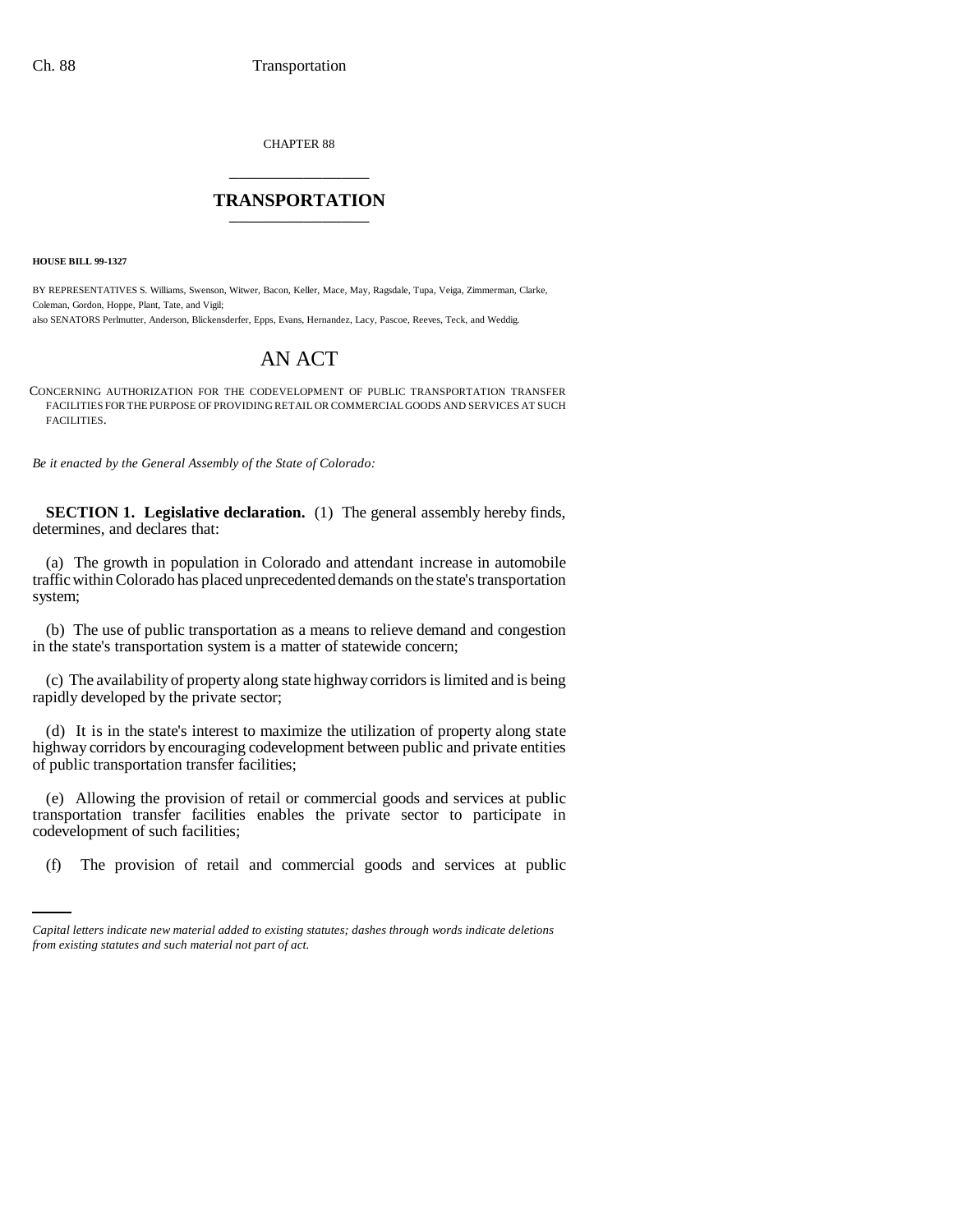transportation transfer facilities by means of private development at such facilities also serves the public interest by encouraging the use of public transportation and is in the public interest.

**SECTION 2.** 32-9-119.8 (2) and (6), Colorado Revised Statutes, are amended, and the said 32-9-119.8 is further amended BY THE ADDITION OF A NEW SUBSECTION, to read:

**32-9-119.8. Provision of retail and commercial goods and services at district transfer facilities.** (2) EXCEPT AS PROVIDED IN SUBSECTION (2.5) OF THIS SECTION, the district shall have the authority to negotiate and enter into agreements with any person or public entity for the provision of retail and commercial goods and services to the public at transfer facilities. The district itself shall not provide retail and commercial goods and services at transfer facilities pursuant to this section, except for the sale of mass transportation tickets, tokens, passes, and other transactions directly and necessarily related to the operation of a mass transportation system.

(2.5) THE DISTRICT SHALL NOTIFY AND OBTAIN THE APPROVAL OF THE EXECUTIVE DIRECTOR OF THE DEPARTMENT OF TRANSPORTATION BEFORE NEGOTIATING AND ENTERING INTO ANY AGREEMENT WITH ANY PERSON OR PUBLIC ENTITY FOR THE PROVISION OF RETAIL AND COMMERCIAL GOODS AND SERVICES TO THE PUBLIC AT A TRANSFER FACILITY THAT IS LOCATED ON PROPERTY THAT IS OWNED BY THE DEPARTMENT OF TRANSPORTATION AND LEASED TO THE DISTRICT FOR THE OPERATION OF SUCH TRANSFER FACILITY.

(6) SUBJECT TO SUBSECTION (2.5) OF THIS SECTION, section 43-3-101 (3), C.R.S., shall not bar the provision or sale of retail or commercial goods or services conducted in accordance with the provisions of this section upon any property owned by the Colorado department of transportation and leased to the regional transportation district for the operation of transfer facilities.

**SECTION 3.** 43-1-1202 (1) (a), Colorado Revised Statutes, is amended BY THE ADDITION OF A NEW SUBPARAGRAPH to read:

**43-1-1202. Department powers.** (1) Notwithstanding any other law, the department may:

(a) Solicit and consider proposals, enter into agreements, grant benefits, and accept contributions for public-private initiatives pursuant to this part 12 concerning any of the following:

(XII) CODEVELOPMENT OF TRANSPORTATION TRANSFER FACILITIES, AS DEFINED IN SECTION 43-1-1501 (1) (c), INCLUDING TRANSFER FACILITIES THAT PROVIDE RETAIL GOODS AND SERVICES BY PRIVATE ENTITIES.

**SECTION 4.** 43-1-1202 (3), Colorado Revised Statutes, is amended to read:

**43-1-1202. Department powers.** (3) Retail goods and services shall not be authorized under this part 12. This subsection (3) shall not prohibit:

(a) Retail goods and services existing on April 17, 1995; nor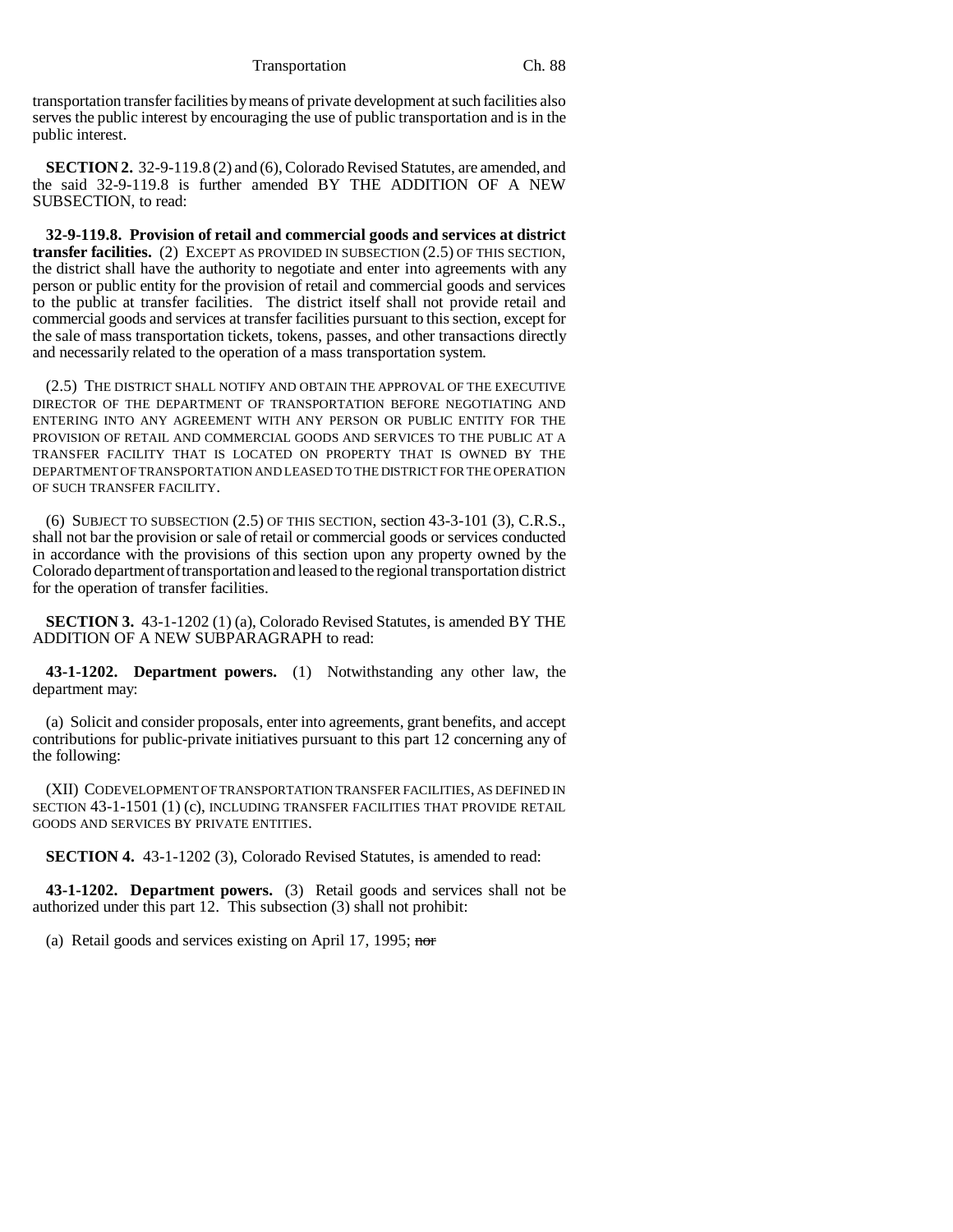#### Ch. 88 Transportation

(b) Any vending facilities defined in section 26-8.5-101, C.R.S.;

(c) THE PROVISION OF RETAIL GOODS AND SERVICES AT TRANSFER FACILITIES AUTHORIZED UNDER PART 15 OF ARTICLE 1 OF THIS TITLE.

**SECTION 5.** Article 1 of title 43, Colorado Revised Statutes, is amended BY THE ADDITION OF A NEW PART to read:

#### PART 15

### PROVISION OF RETAIL OR COMMERCIAL GOODS AND SERVICES AT PUBLIC TRANSPORTATION TRANSFER FACILITIES ON DEPARTMENT-OWNED PROPERTY

**43-1-1501. Definitions.** (1) AS USED IN THIS PART 15, UNLESS THE CONTEXT OTHERWISE REQUIRES:

(a) "PUBLIC ENTITY" INCLUDES, BUT IS NOT LIMITED TO, A PUBLIC BODY, AS THAT TERM IS DEFINED IN SECTION 32-9-103 (11),C.R.S., AND ANY OTHER GOVERNMENTAL ENTITY, AGENCY, OR OFFICIAL.

(b) "RETAIL GOODS AND SERVICES" MEANS ALL GOODS AND SERVICES SOLD TO THE PUBLIC.

(c) "TRANSFER FACILITY" MEANS A PUBLIC PARK-N-RIDE, BUS TERMINAL, LIGHT RAIL STATION, OR OTHER BUS OR RAIL TRANSFER FACILITY OPERATED ON PROPERTY THAT IS OWNED BY THE DEPARTMENT.

**43-1-1502. Provision of retail and commercial goods and services at transfer facilities on department property.** ANY PUBLIC ENTITY OTHER THAN THE DEPARTMENT SHALL OBTAIN THE APPROVAL OF THE EXECUTIVE DIRECTOR OF THE DEPARTMENT BEFORE NEGOTIATING AND ENTERING INTO ANY AGREEMENT WITH ANY PERSON OR PUBLIC ENTITY FOR THE PROVISION OF RETAIL AND COMMERCIAL GOODS AND SERVICES TO THE PUBLIC AT A TRANSFER FACILITY THAT IS LOCATED ON PROPERTY THAT IS OWNED BY THE DEPARTMENT AND LEASED TO THE REGIONAL TRANSPORTATION DISTRICT OR SUCH OTHER PUBLIC ENTITY FOR THE OPERATION OF SUCH TRANSFER FACILITY.

**43-1-1503. Department transfer facilities - provision of retail and commercial goods and services.** (1) NOTWITHSTANDING THE PROVISIONS OF SECTION 43-3-101, THE EXECUTIVE DIRECTOR SHALL HAVE THE AUTHORITY TO NEGOTIATE AND ENTER INTO AGREEMENTS WITH ANY PERSON OR PUBLIC ENTITY FOR THE PROVISION OF RETAIL AND COMMERCIAL GOODS AND SERVICES TO THE PUBLIC AT ANY TRANSFER FACILITY THAT IS OWNED, LEASED, OR OPERATED BY THE DEPARTMENT.

(2) ANY PERSON OR PUBLIC ENTITY OBTAINING THE USE OF ANY PORTION OF A TRANSFER FACILITY THAT IS OWNED, LEASED, OR OPERATED BY THE DEPARTMENT FOR THE PROVISION OF RETAIL OR COMMERCIAL GOODS OR SERVICES SHALL ENTER INTO AN AGREEMENT WITH THE DEPARTMENT THAT IS CONSISTENT WITH SECTION 43-1-1204. SUCH AGREEMENT MAY PROVIDE THAT PRIVATE CONTRIBUTIONS TO THE DEPARTMENT INCLUDE THE PROVISION OF REAL PROPERTY, SERVICES, OR CAPITAL IMPROVEMENTS TO FACILITIES USED IN TRANSIT SERVICES.